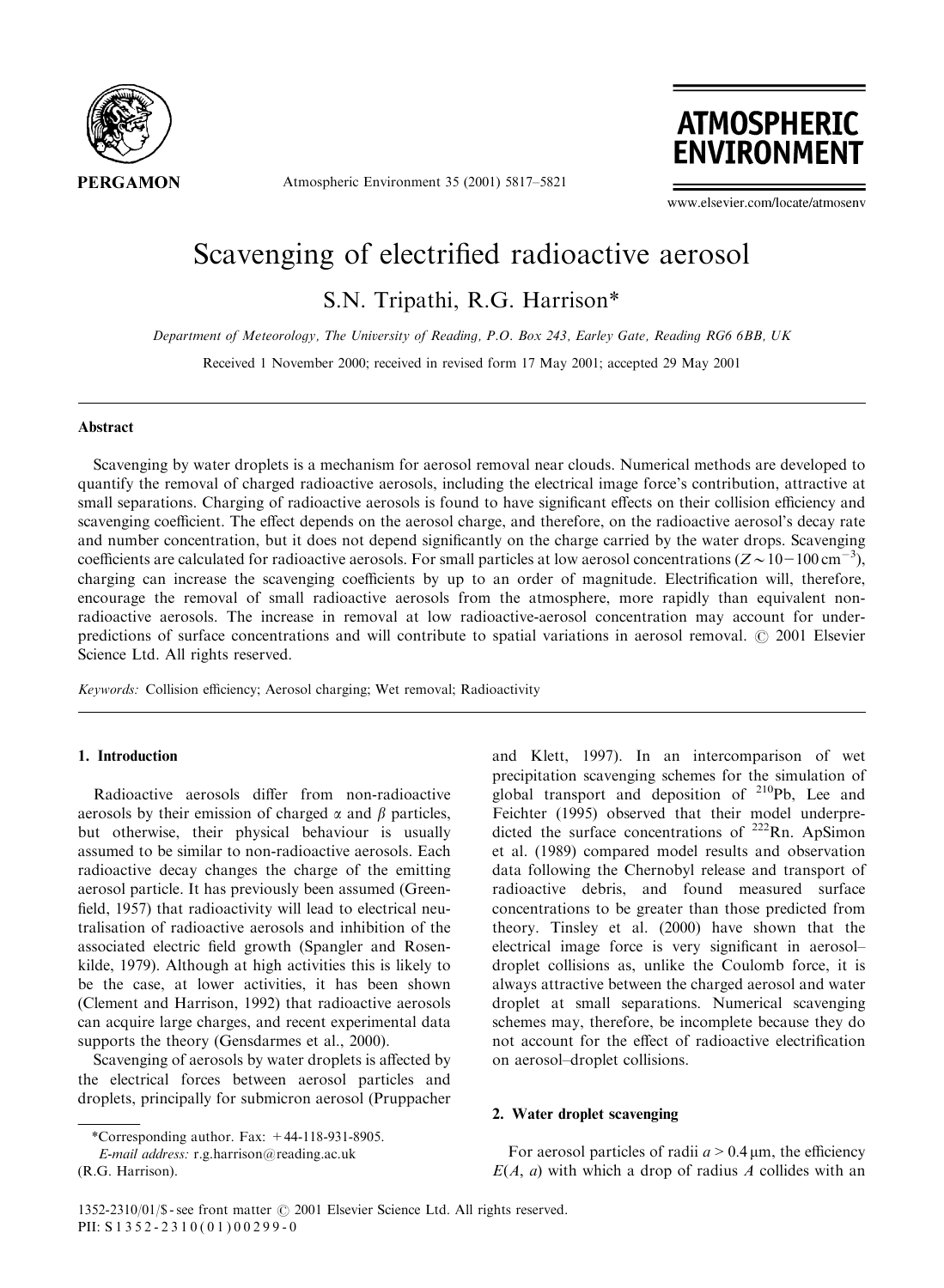aerosol particle may be determined by integrating the equation of motion of an aerosol particle under the simultaneous influence of gravity, air drag, and electrical forces. The collision efficiency  $E$  is defined as

$$
E(A, a) = \frac{\pi y_c^2}{\pi (A + a)^2},
$$
\n(1)

where A is the drop radius, a particle radius and  $y_c$  the largest horizontal offset which a particle can have from the drop axis and yet still collide with the drop (Pruppacher and Klett, 1997). The equation of motion of the aerosol is

$$
m\frac{\mathrm{d}V}{\mathrm{d}t} = mg^* - \frac{6\pi\eta A(V - U)}{1 + \alpha N_{\mathrm{Kn}}} + F_{\mathrm{e}},\tag{2}
$$

where  $m$ ,  $V$ ,  $a$  are the mass, velocity, and radius of the aerosol particle, respectively (Grover and Beard, 1975; McGann and Jennings, 1991) and  $(1 + \alpha N_{Kn})$  is the Stokes–Cunningham slip correction factor.  $g^* = g(\rho_p \rho_a$ / $\rho_p$ , where g is the acceleration due to gravity,  $\rho_p$  the density of the aerosol particle,  $\rho_a$  the density of the air, U the velocity of the air around collector drop and  $F_e$ the electric force between water drop and aerosol.The Knudsen number  $N_{\text{Kn}}$  is given by  $\lambda_a/a$ , where  $\lambda_a$  is the mean free path of air molecules. The parameter  $\alpha$  is given by Junge (1963) as

$$
\alpha = 1.26 + 0.44 \exp(1.07/N_{\text{Kn}}). \tag{3}
$$

The particle's trajectory can be obtained by numerically integrating Eq.(2) in the reference frame of the drop (Fig.1), and many trajectories are illustrated in Tinsley et al.(2000).



Fig.1. Schematic diagram of the radioactively charged aerosol and the image charge I construction within a waterdrop of radius A. The aerosol and falling drop carry charges  $Q_a$  and  $Q_d$ , respectively, with  $Q_d = I + D$ , where D is the non-image charge considered at the centre of the drop.

## 2.1. Electrical forces

Fig.1 also shows the partitioning of the water drop charge  $Q_d$  in response to the image charge induced by the charged aerosol particle (carrying a charge  $Q_a$ ) brought close to the drop.Charge conservation requires that  $Q_d = I + D$ . In magnitude,  $I = -(A/s)Q_a$ , where s is the separation distance between the aerosol and drop centres. The image charge is located at a distance  $c$  from the centre of the drop (Jackson, 1975). Summing the Coulomb and image forces, the net electrical force acting between the particles' centres is

$$
F_{\rm e} = \frac{1}{4\pi\varepsilon_0} \left[ \frac{Q_{\rm a}I}{(s-c)^2} + \frac{Q_{\rm a}D}{s^2} \right],\tag{4}
$$

where a positive  $F_e$  is repulsive.

## 2.2. Radioactive aerosol electrification

Clement and Harrison (1992) showed that charging of radioactive aerosol could be characterised by three parameters. Radioactive decay particles were considered to leave an aerosol particle at a rate  $\eta$ . Each decay produces  $I$  ion-pairs in the local gas, with  $m$  selfgenerated electronic charge units remaining on the aerosol after each decay.The aerosol charge arises from the competition between the externally produced ions diffusing back to the aerosol and the self-generated charge associated with each decay.

The mean number of electronic charges *i* on a set of radioactive aerosol particles was found by Clement and Harrison (1992) using the iteration

$$
j_{i+1} = my + j_i(x - 1) [\exp(2\lambda j_i) - 1],
$$
 (5)

where  $x = (\mu_+ n_+/\mu_- n_-)$  and  $y = \eta \varepsilon_0/e\mu_- n_-$ . Here  $\mu_{\pm}$  is the positive (or negative) ion mobility, and  $n_{\pm}$  the ion number concentration per unit volume.  $\lambda$  is the ratio of electrical energies to thermal energies of the ions,  $\varepsilon_0$  the permittivity of free space and  $j_i$  an assumed initial number of charges, estimated using non-radioactive aerosol-charging theory. After convergence, the aerosol charge is found as  $Q_a = je$ . The radioactive charging parameters used by Clement and Harrison (1992) were chosen to be typical of a range of possible radioactive aerosols, and similar values are employed in this study.

## 2.3. Collision efficiency

The collision efficiency was computed from an analysis of the trajectories of the aerosol particles moving past the water drop.The assumption that the flow around the aerosol particle does not affect the drop motion is justified for ratios of particle mass to collector drop mass  $\langle 10^{-3}$ . The flow fields outside a noncirculating water drop were computed by solving the complete Navier–Stokes equation of motion for steady,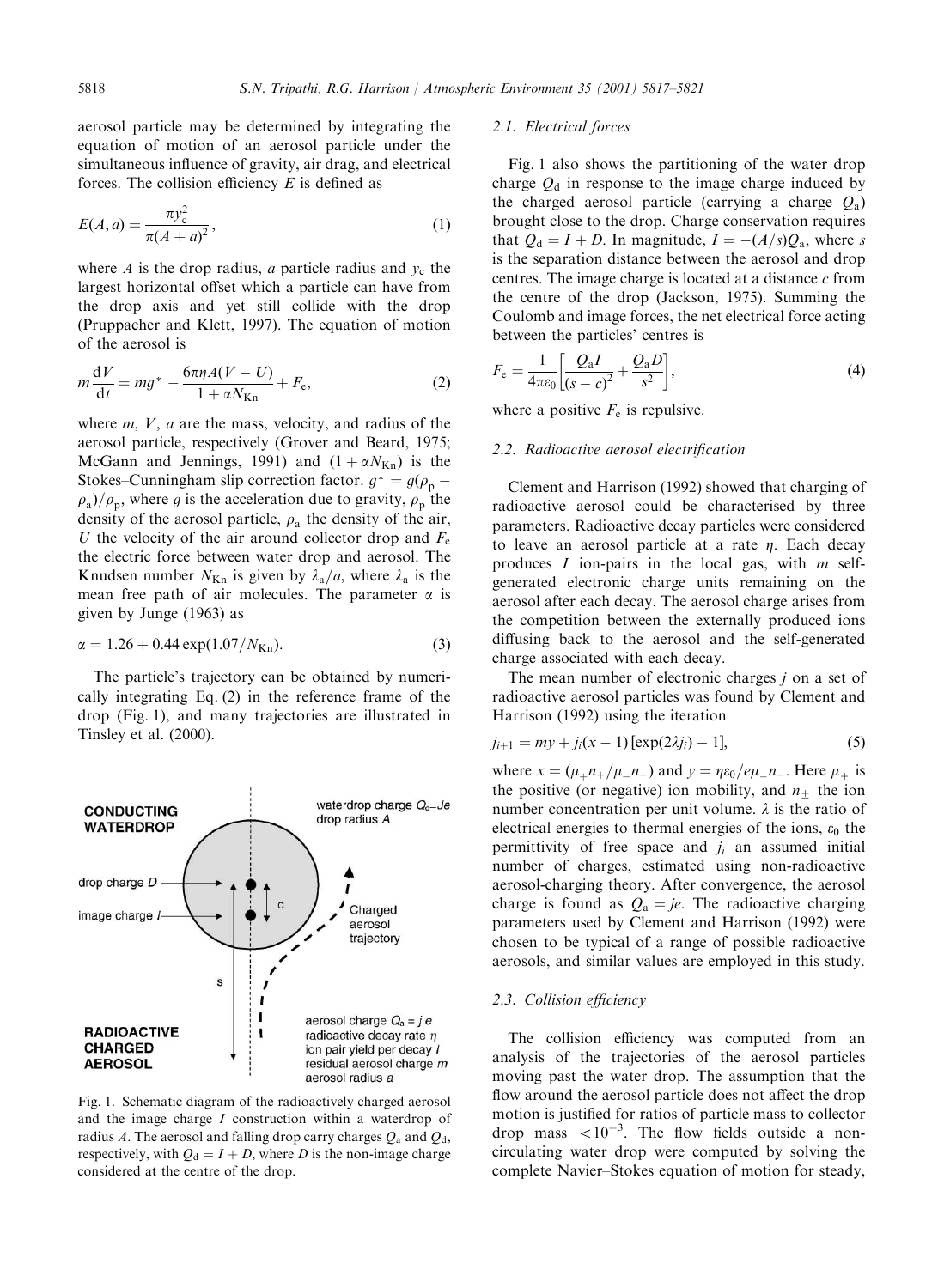incompressible flow past a rigid sphere, using a method originally developed by LeClair et al. (1970). For a velocity field in spherical coordinates centred on the drop (Tripathi, 2000), the value of largest horizontal offset between droplet and aerosol,  $y_c$ , was found by choosing an initial offset value  $(2.5A)$ , and integrating the resulting trajectory in time.For subsequent trajectories, the offset was determined by bisecting the previous offset value until a grazing collision occurs, when  $(y_{i+1} - y_i)/y_i < \varepsilon_c$ , where  $\varepsilon_c$  is the *collision toler*ance. For such a grazing collision,  $y_c = y_{i+1}$ . The collision tolerance was chosen as  $\varepsilon_c = 10^{-4}$  (e.g. Miller and Wang, 1989), although the precise value does not materially affect the results.The initial aerosol–droplet separation was 20A:

## 3. Scavenging coefficients

For an aerosol size distribution with  $N$  particles per unit volume of radius  $a, N(a)$ , the number of collisions between aerosol particles with radii in the range  $(a, a + b)$  $da)$  and a water drop of radius A is

$$
\frac{\pi}{4} (A + a)^2 [U(A) - V(a)] E(A, a) N(a) da,
$$
\n(6)

where  $U(A)$  and  $V(a)$  are the terminal velocities of drop and particles, respectively (Seinfeld and Pandis, 1998). The below-cloud scavenging (washout) rate of aerosol particles of radius a can be written as

$$
\frac{dN_M}{dt} = -A(a) N_M(a),\tag{7}
$$

where the scavenging coefficient  $\Lambda(a)$  is found from the collision efficiency using

$$
A(a) = \int_0^\infty \frac{\pi}{4} A^2 U(A) E(A, a) N(A) dA.
$$
 (8)

Jylha (1991) determined scavenging coefficients from radar observations, finding an average value of  $A = 1.02 h^{-1}$  for a rainfall rate of 5 mm h<sup>-1</sup>. Earlier work by Makhonko (1967) suggested values of the rainfall rate between  $0.02$  and  $0.14 h^{-1}$  for the scavenging coefficients of fission products.

# 4. Calculated scavenging coefficients for charged radioactive aerosols

## 4.1. Monodisperse radioactive aerosol

Calculation of the aerosol scavenging rate, for a given monodisperse aerosol of radius a, therefore, requires a droplet size distribution  $N(A)$  and the collision efficiency  $E(A, a)$ . The droplet size distribution, used here, was chosen to be fairly typical of stratocumulus, using flight A209 of the ASTEX atmospheric experiment (12 June

1992) (Hogan, 1998). Fig. 2 shows scavenging coefficients  $\Lambda$  for monodisperse radioactive aerosols found using Eq. (8), for drops of radii  $40-100 \,\mu m$  in the size distribution, each carrying charges of  $500e$  (e.g.



Fig. 2. Scavenging coefficient  $\Lambda$  plotted as a function of particle decay rate  $\eta_0$  for different aerosol number concentrations Z. The monodisperse radioactive aerosol has radius: (a)  $0.5 \,\mathrm{\upmu m}$ and (b)  $1.5 \mu m$ .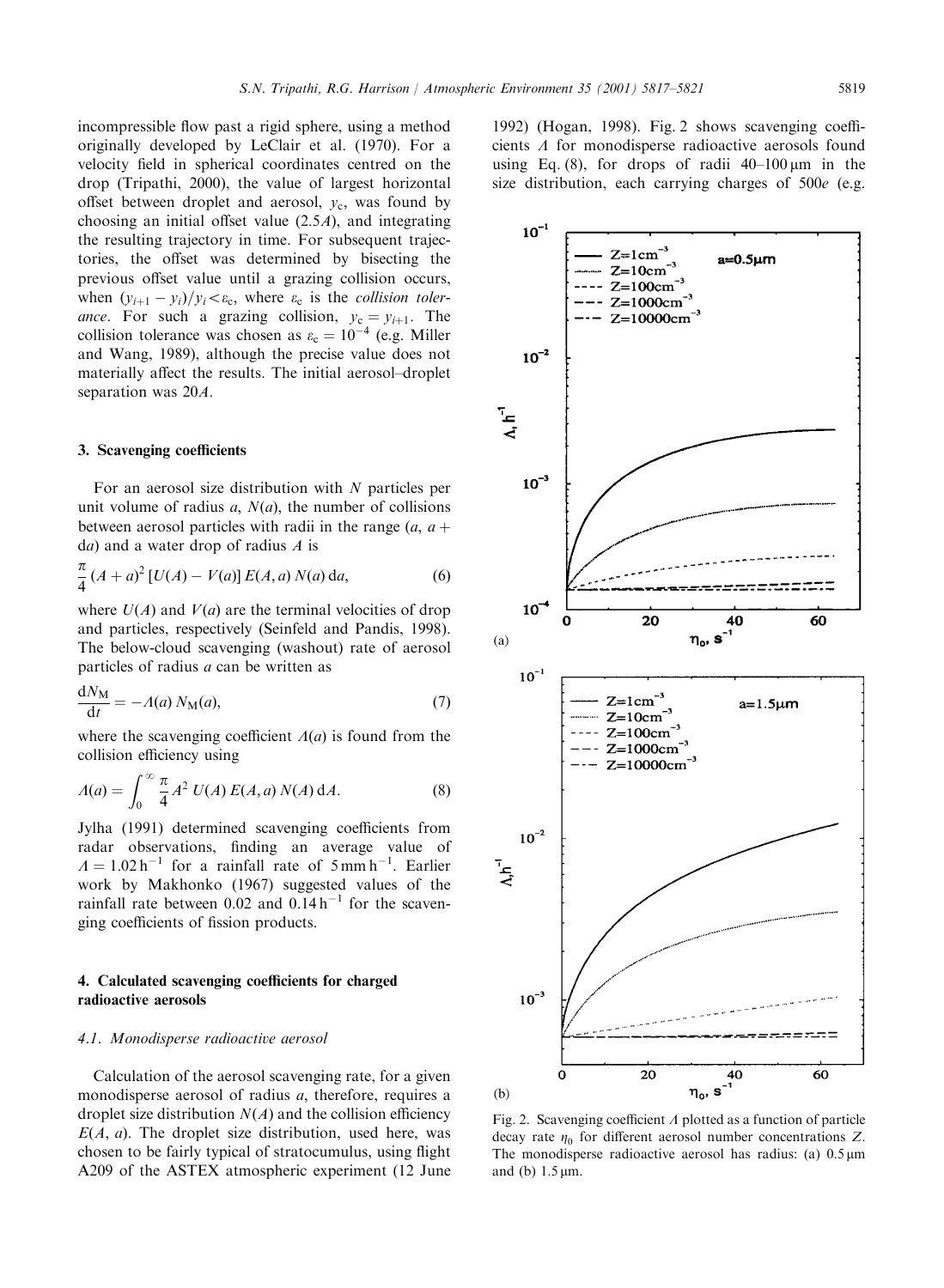Pruppacher and Klett, 1997; Chalmers, 1967), although sensitivity to the drop charge is small. There is an order of magnitude increase in  $\Lambda$  for 0.5  $\mu$ m radius aerosol for decay rates increasing from 0 to  $64 \text{ s}^{-1}$ , when the aerosol concentration is very low.The rate of increase in scavenging coefficient is relatively large for small changes in the decay rate when the decay rate is less than  $20 s^{-1}$ . Asymptotic behaviour of  $\Lambda$  is observed for large values of decay rate, as any further increase in decay rate does not change the aerosol charge.It is also seen that for aerosols with  $Z = 10,000 \text{ cm}^{-3}$ , no appreciable change in  $\Lambda$  is found, even for large decay rates, as the aerosol particles do not obtain large charges. Insignificant changes in  $\Lambda$  were also found even for large decay rates with aerosol radii bigger than  $3 \mu m$ , because inertial forces dominate over the electrical forces.

## 4.2. Polydisperse radioactive aerosol

Clement et al.(1995) extended the charging theory to include polydisperse radioactive aerosols.One effect of a range of particle sizes on electrification is the competition for ions between the larger and smaller aerosols.

In Fig.3, scavenging coefficients are plotted for a lognormal polydisperse aerosol (mean radius  $a_m = 0.26 \,\mu\text{m}$ , geometric deviation  $\sigma_g = 2.4$ ) collected by drops of radii 70 and  $102 \mu m$ , respectively. From Fig. 3(a), for  $\eta_0 = 0.47 \text{ s}^{-1}$ , the increase in scavenging coefficient is insignificant compared to neutral aerosols as small as  $1 \mu m$ . In the higher decay rate case, Fig. 3(b), there is almost a five-fold increase in scavenging coefficient for aerosols of radii  $3 \mu m$ , compared with neutral aerosols.This result is different from that obtained for monodisperse aerosols, where, the increase in scavenging coefficient was more pronounced only for small aerosols with  $\eta_0 = 64 \,\mathrm{s}^{-1}$ . This may be because the larger aerosols tend to attain large charges at the expense of smaller aerosols.As number concentration Z increases, the change in scavenging coefficient decreases, a result similar to the monodisperse aerosol case.

## 5. Conclusions

Inconsistencies between modelled and observed data on radioactive-aerosol removal appear to be partly explained by the electrical forces between the drop and aerosol, as the electrical image force is always attractive at small separations, no matter what charge the drop carries.The collision efficiency is relatively insensitive to the sign and magnitude of drop charge. Scavenging coefficients calculated for micron-sized monodisperse radioactive aerosols show that, for low aerosol concentrations, charging can increase the scavenging coefficients by an order of magnitude. Scavenging coefficients calculated for polydisperse radioactive aerosols, show an



Fig. 3. Scavenging coefficient  $\Lambda$  plotted as a function of particle radius in a polydisperse aerosol population, when collected by a drop of radius  $70 \mu m$  in: (a) low activity case with decay rate  $\eta_0 = 0.47 \text{ s}^{-1}$  and (b) high activity case with decay rate  $\eta_0 = 64 \,\mathrm{s}^{-1}$ .

increase for the larger particles due to the large charges acquired by them at the expense of smaller particles. These variations are within the range of scavenging coefficients observed for radioactive particles. Consequently, it is necessary to include electrical effects in detailed calculations of atmospheric radioactive-aerosol removal, as spatial variability in natural cloud, aerosol and ion conditions will cause regions where electrically enhanced scavenging is especially significant for small radioactive-aerosol removal.

## Acknowledgements

One of the authors (SNT) acknowledges financial support from The Felix Foundation. RGH acknowledges many helpful conversations with Prof. Brian Tinsley at Dallas.

## References

ApSimon, H.M., Wilson, J.J.N., Simms, K.L., 1989. Analysis of the dispersal and deposition of radionuclides from